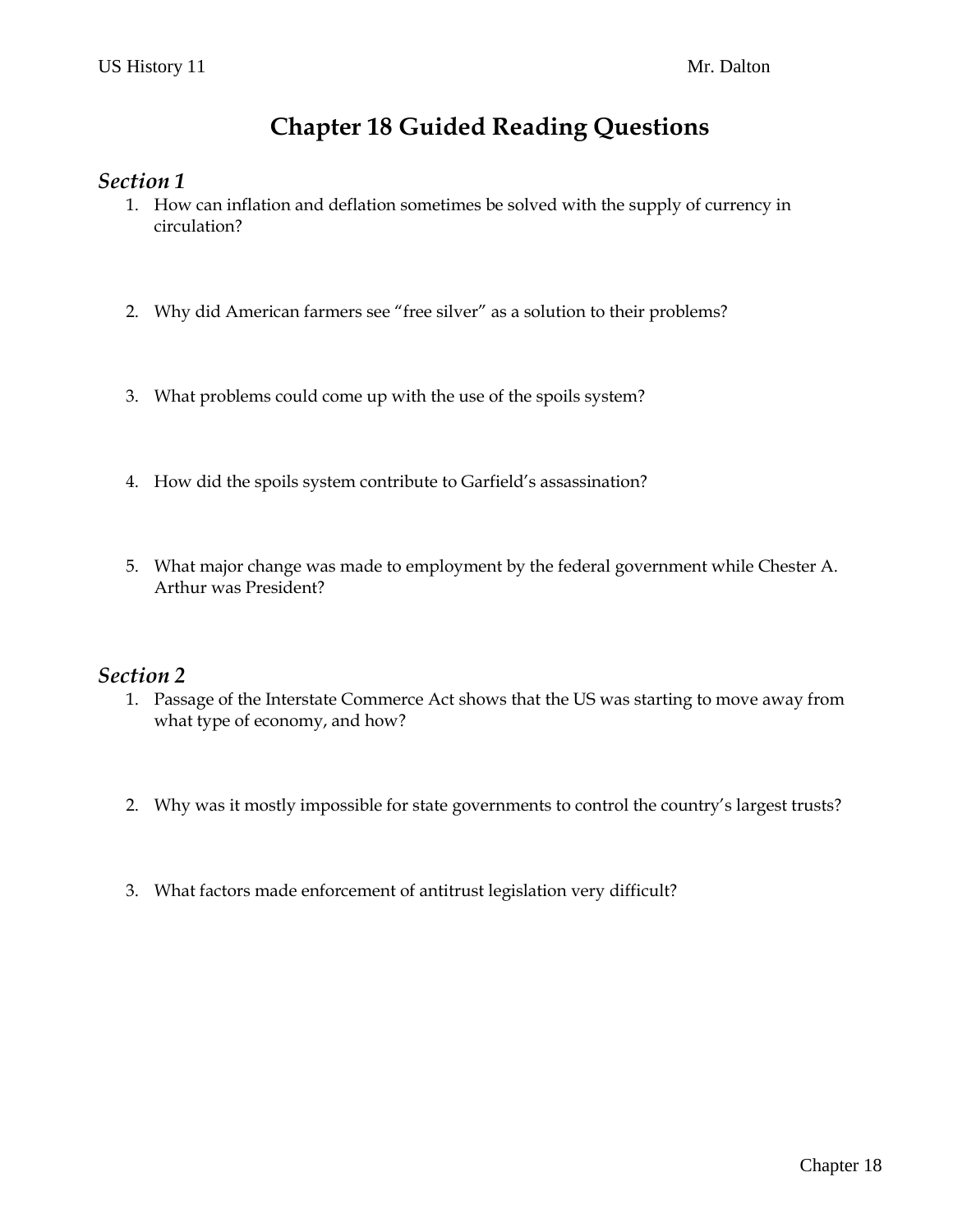### *Section 3*

- 1. What financial problems faced American farmers after the Civil War?
- 2. What abuses were targeted by passage of the Granger Laws?
- 3. *Munn v. Illinois* set what precedent?
- 4. What reforms were demanded by the newly formed Populist Party of the 1890's?
- 5. Why was it necessary to pass the 16th Amendment in order to levy an income tax?
- 6. What was reassuring to people about the use of the gold standard?

### *Section 4*

- 1. What became the key issue in the election of 1896?
- 2. Even though he did not win the Presidency, why do you think William Jennings Bryan's "Cross of Gold" speech became so famous?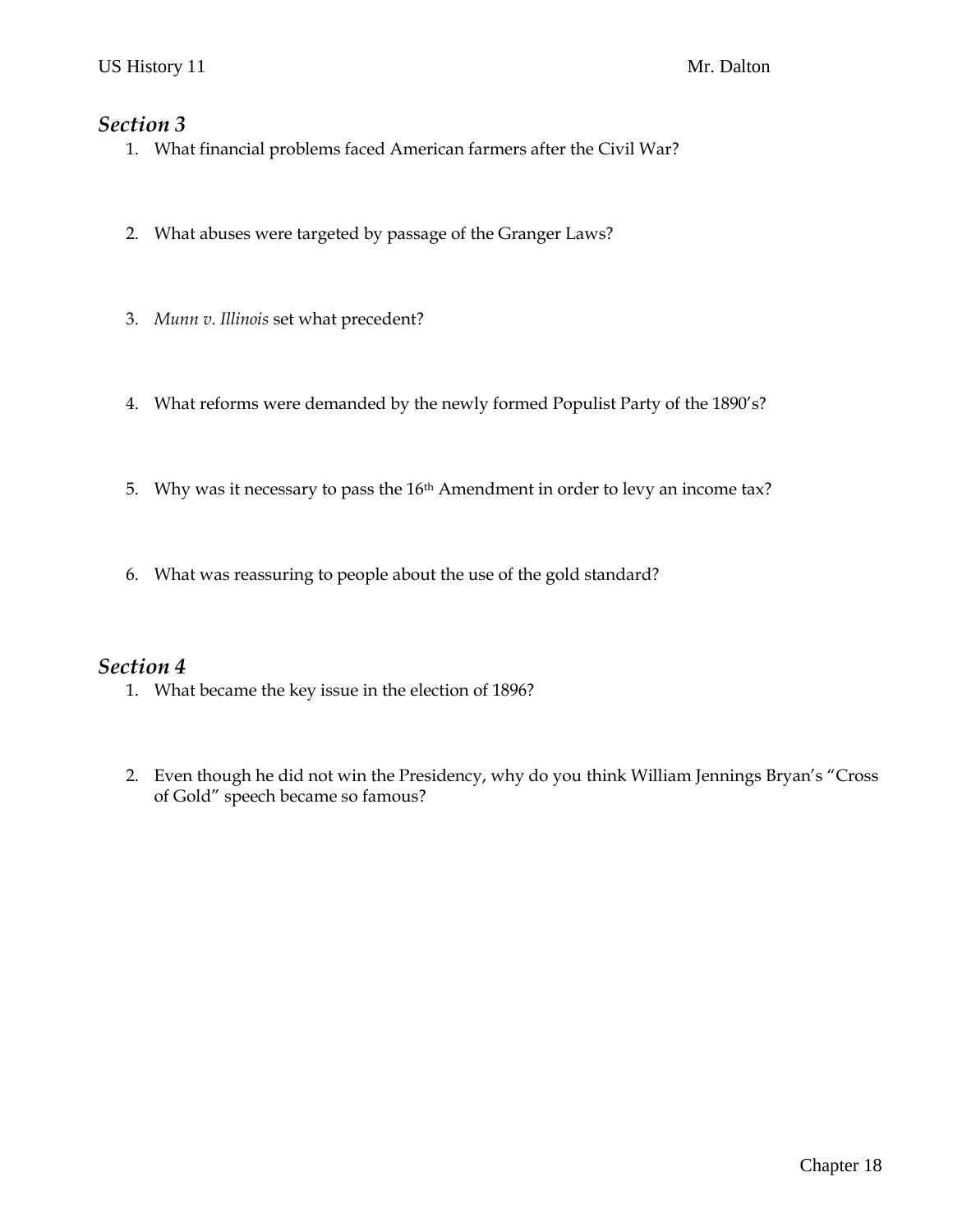# **Chapter 18 Vocabulary**

## *Section 1*

James Garfield

deflation

inflation

"free silver"

spoils system

Chester A. Arthur

Pendleton Act

## *Section 2*

Grover Cleveland

Interstate Commerce Act (1887)

"Big Business"

Sherman Antitrust Act